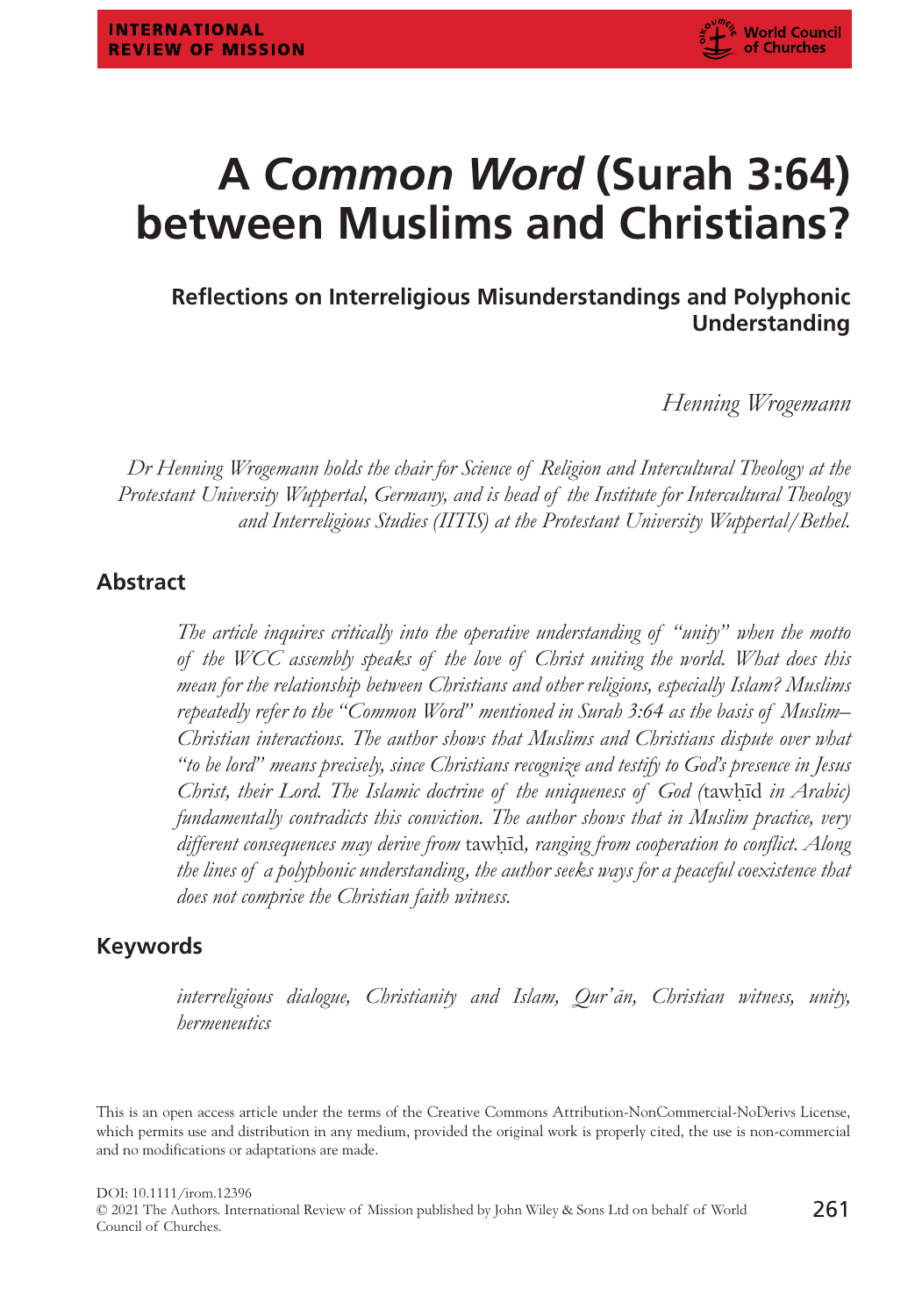# **Which Unity Are We Talking About?**

The theme of the next assembly of the World Council of Churches (WCC) is "Christ's love moves the world to reconciliation and unity." This motto raises the topics of, first, Christ's moving love; second, the world; third, reconciliation; and, fourth, unity. This constellation already poses a challenge for intra-Christian relations, and even more so for the field of interreligious relations. A plethora of questions arise: What is meant by "world," what is understood by "reconciliation," and what does the talk about "unity" mean in view of the many religions? Which unity are we talking about here?

Since the WCC was founded, Christians have passionately debated each other about the concept of unity. Some prefer to speak of the unity of the church, others of the fellowship between churches; some seek an organic union, others look for common ground on doctrinal issues, while still others aim at practical cooperation. Which of these may be applied to the interreligious sphere? This article will examine the question of unity or commonality on the basis of Christian–Muslim relations. Muslims often refer to a famous verse from the Qur'an which seems to offer a common basis. From a Christian point of view, however, it is necessary to inquire critically into whether this basis postulated by Muslims is actually acceptable to Christians if they want to remain faithful to their confession of Jesus Christ as the Son of God, as their Lord, and as the Redeemer of humankind and the cosmos.

Those pursuing interreligious discussions frequently refer to a particular verse in the Qur'an that seems to offer a veritably paradigmatic basis for dialogical coexistence. Surah 3:64 reads: "Say: O People of the Scripture! Come to a common word between us and you: that we shall worship none but God, and that we shall ascribe no partner unto Him, and that none of us shall take others for lords beside God."<sup>1</sup> Several actors believe that this passage pre-eminently refers to the one God and an ethically responsible way of life. The good feeling arising from a sense of agreeing at least on this point makes it tempting not to inquire too closely into how this text may be understood within the context of the Qur'anic message and in Islamic discourses.

<sup>1</sup> The Qur'an, Surah 3:64, quoted in A Common Word, "A Common Word between Us and You," Royal Aal al-Bayt Institute for Islamic Thought, Amman, Jordan, [https://www.acommonword.com/wp-content/uploa](https://www.acommonword.com/wp-content/uploads/2018/05/ACW-English-Translation.pdf) [ds/2018/05/ACW-English-Translation.pdf](https://www.acommonword.com/wp-content/uploads/2018/05/ACW-English-Translation.pdf). Although no bibliographic information is provided regarding the source of the English translation of Surah 3:64 cited here, this wording is cited throughout this paper in reference to Surah 3:64, since it has in recent years come to serve in English-speaking circles as a kind of standard diction for Muslim efforts toward dialogue with Christians. The wording is cited in this paper as "Surah 3:64, *A Common Word*." All other quotations from the Qur'an in this paper are drawn from M. A. S. Abdel Haleem, *The Qur'an*, Oxford World's Classics (Oxford: Oxford University Press, 2004) and are simply cited according to Surah and verse. Texts rendered in italics and in bold for emphasis are my own work.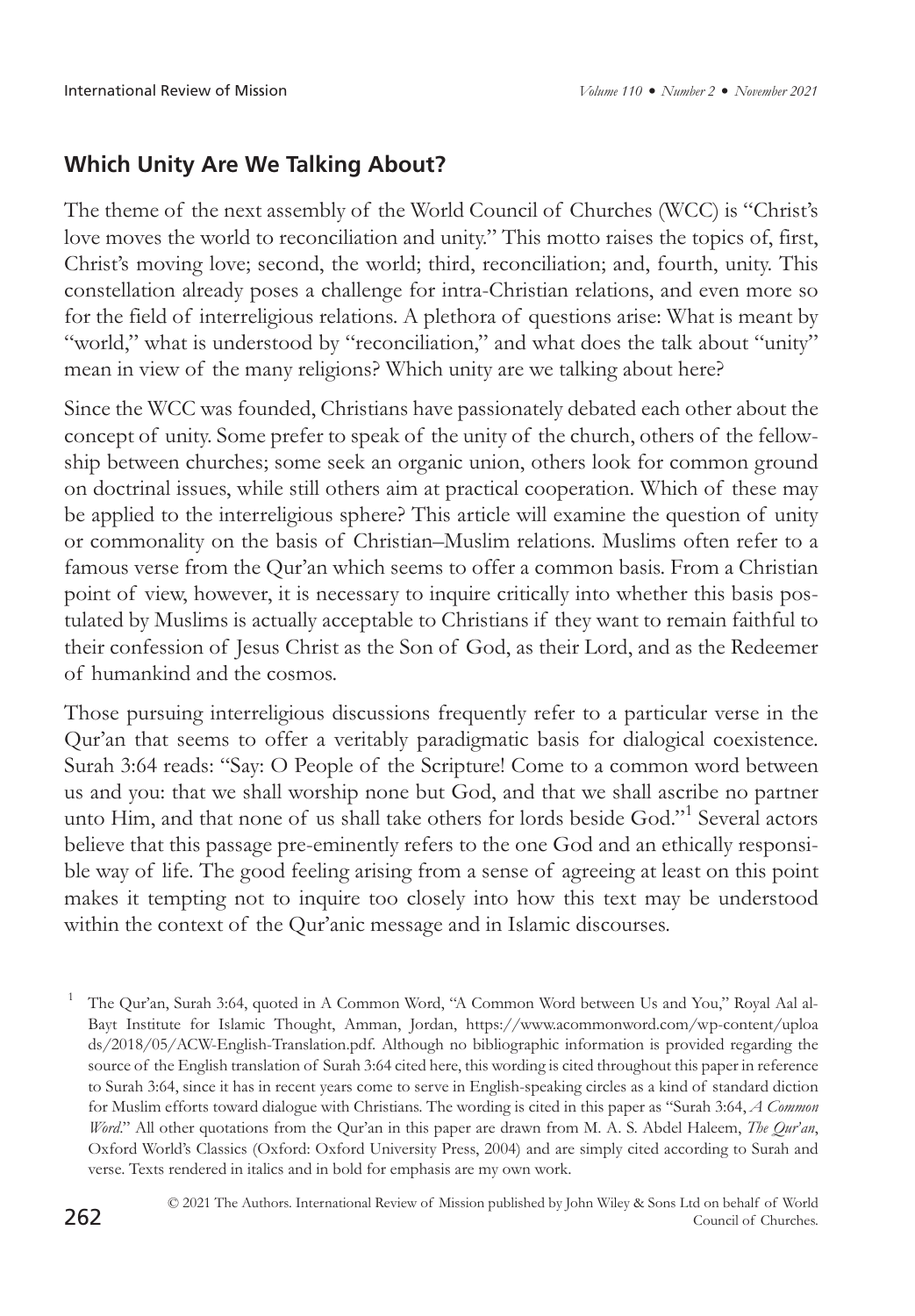From a Christian perspective, Surah 3:64 is certainly not as unproblematic as it may seem at first glance.<sup>2</sup> The misunderstanding stems from underestimating the widereaching doctrinal, social, and political consequences flowing from the Islamic doctrine of the oneness of God (*tawḥīd* in Arabic) in the view of many Muslims. For this reason, this paper will proceed by addressing the understanding of Surah 3:64 in comparison to the Christian confession of Jesus Christ as Lord, as Kyrios.

### **The Question of "Taking Others for Lords"** *besides* **God and Jesus Christ as** *Kyrios*

According to the testimony of the New Testament, God is described in the event transpiring between Father, Son, and Holy Spirit as a God who loves with complete devotion. Since God himself is present in Jesus, it is immediately obvious that Jesus can only be understood as Lord, as attested in the Apostles' Creed every Sunday.<sup>3</sup> The New Testament takes the divine attribute Kyrios ("Lord") attested in the Old Testament and assigns it to Jesus Christ – for the very reason that it sees God at work in Jesus, thereby revealing his innermost being.4 Reinhard Feldmeier and Hermann Spieckermann point out that

the God of the Old Testament changed names in the New Testament, as it were. In the first instance, κύριος "Lord" no longer reflects his nature, but πατήρ "Father," which came increasingly to be employed in an absolute sense. This name change did not fail to have repercussions for our understanding of God. While the concept of Lord implies the servant as a counterpart, Father implies child. Thus . . . the scope of divine name shifted from power to attention and community. . . . In this regard, two things merit notice: First, in the understanding of the early Christians, the Father God of the New Testament is the God of the Old Testament who revealed himself definitely in Jesus Christ. . . . Second, by no means does the name Father suppress the idea of divine power or dominion, and it certainly does not replace it with the idea of limits of God's power. Christianity retained the Kyrios title but transferred it to Christ. At the same time, the God addressed as Father also remains the "Lord of heaven and earth" (Matt 11:25 par. Luke 10:21), "for whom anything is possible" (Mark 14:36). Only the (All-)Powerful One can raise the Crucified One and exalted him as Lord over all creation. . . . To this extent, the "new" name of God makes it clear that the New Testament can no longer speak of God's being as God without reference to the Son. Rather, God is God only as the Father of his Son and of the children adopted through the "Spirit of the Son" (Gal 4:5-6).<sup>5</sup>

<sup>263</sup> © 2021 The Authors. International Review of Mission published by John Wiley & Sons Ltd on behalf of World Council of Churches.

<sup>2</sup> Hanna Josua, *Ibrahim, der Gottesfreund: Idee und Problem einer Abrahamischen Ökumene* (Tübingen: Mohr Siebeck, 2016).

<sup>3</sup> As is well known, the Apostles' Creed asserts, "I believe in God, the Father . . . And in Jesus Christ, his only Son, our Lord, who was conceived by the Holy Spirit."

See, for instance, Romans 10:9; 1 Corinthians 8:6; Philemon 2:11. Horst Balz and Gerhard Schneider, eds, *Exegetisches Wörterbuch zum Neuen Testament*, vol. 2, 2nd ed. (Stuttgart: Kohlhammer, 1992), s.v. "*Κύριος / κυριακός*."

<sup>5</sup> R. Feldmeier and H. Spieckermann, *God of the Living: A Biblical Theology* (Waco: Baylor University Press, 2011), 49–50.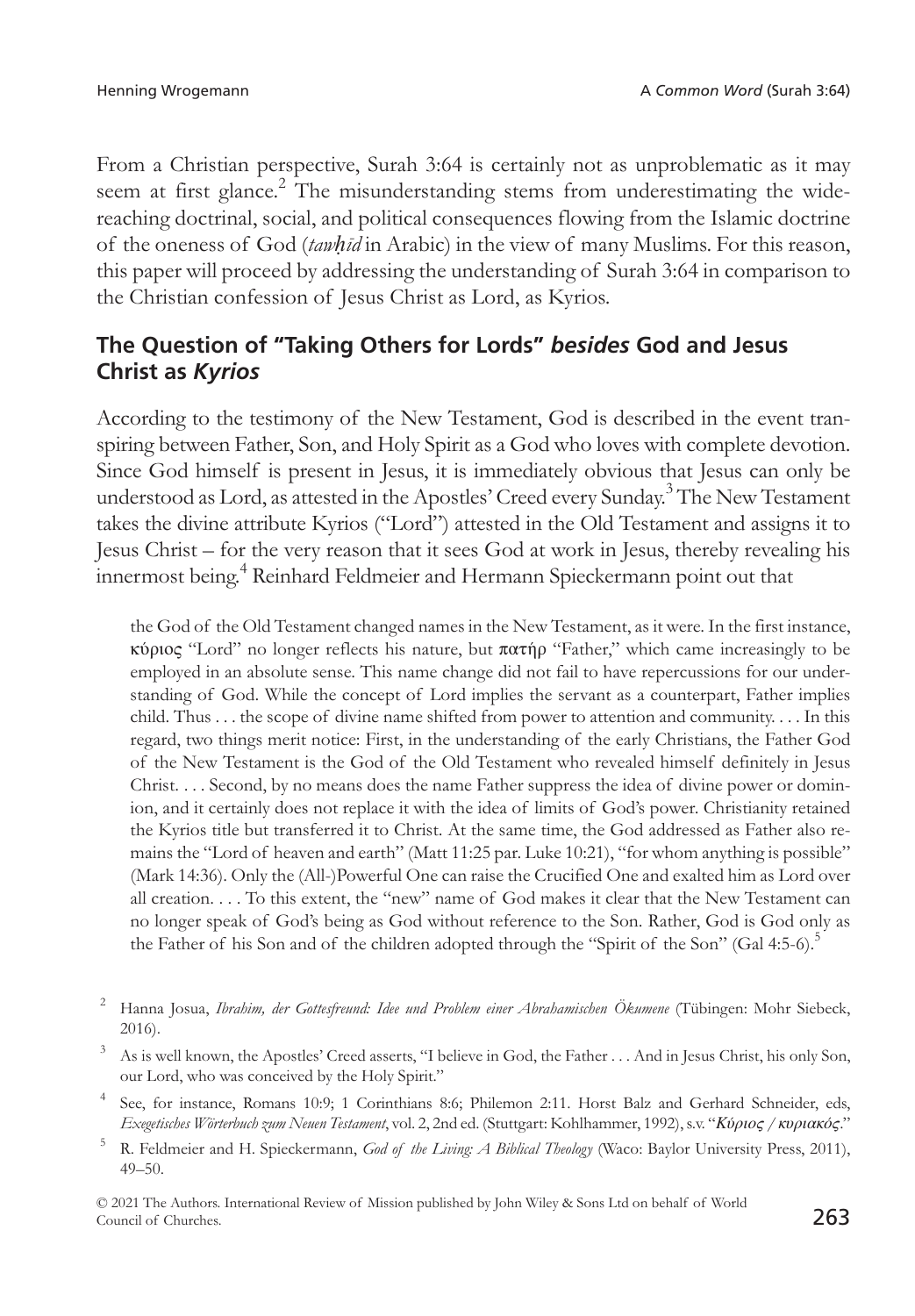Now what about the statement in Surah 3:64 that the "common word" consists in the fact *that we serve none but God alone and do not associate others with him, and that we do not take*  others for lords **beside** God?<sup>6</sup> Here an implied reproach is being addressed to the *people of the book*, among whom the Qur'an pre-eminently includes all Jews and Christians. Elsewhere, the Qur'anic critique becomes even clearer when it accuses Christians of taking Jesus and Mary *as gods beside God*. For instance, in Surah 5:116, a question is posed to the prophet *'īsā* against a backdrop of transcendental scenery: "When God says, 'Jesus, son of Mary, did you say to people: "Take me and my mother as two gods alongside God"'?," the Qur'anic *'īsā* answers:

*May You be exalted! I would never say what I had no right to say – if I had said such a thing, You would have known it: You know all that is within me, though I do not know what is within You, You alone have full knowledge of things unseen – (117) I told them only what You commanded me to: "Worship God, my Lord and your Lord."*

At this point, then, God and *'īsā* are clearly separated from each other, although it is not clear from the text which specific group of people the Qur'an accuses of "taking others as gods": It does not specify anywhere who exactly the Qur'anic Christians (*naṣārā* in Arabic) are supposed to be.<sup>7</sup> According to the Christian understanding, however, the accusation levelled here in this form does not pertain to the doctrinal tradition of the Christian church. More on this later.

In any case, the Qur'an here quotes *'īsā* as speaking in the first person, and thus expressly appeals to him in opposition to the invocation of Jesus as "Lord." The difference between the prophet *'īsā* and God is again emphasized when the Qur'an highlights the assertion that while God knows the inner life of *'īsā*, *'īsā* does not know the inner life of God.

In the Qur'anic call of Surah 3:64, a commission is given to the herald:

*Say: O People of the Scripture! Come to a common word between us and you: that we shall worship none but God, and that we shall ascribe no partner unto Him, and that none of us shall take others for lords beside God. And if they turn away, then say: Bear witness that we are they who have surrendered (unto Him)*.

According to the view of the New Testament, to serve only God means to believe in Jesus Christ, the Son of God and Saviour of the world, and to follow him as Lord and Saviour. What is at issue here is whether this Christian faith necessarily falls *eo ipso* under

<sup>6</sup> For more on translating the Arabic phrase "min dūni 'llāhi" as "besides God," see Gerald R. Hawting, *The Idea of Idolatry and the Emergence of Islam* (New York: Cambridge University Press, 1999), 50–51.

<sup>7</sup> Sidney Griffith, "Al–Naṣārā in the Qur'ān: A Hermeneutical Reflection," in *New Perspectives on the Qur'ān*, ed. Gabriel Said Reynolds (London: Routledge, 2011), 301–22.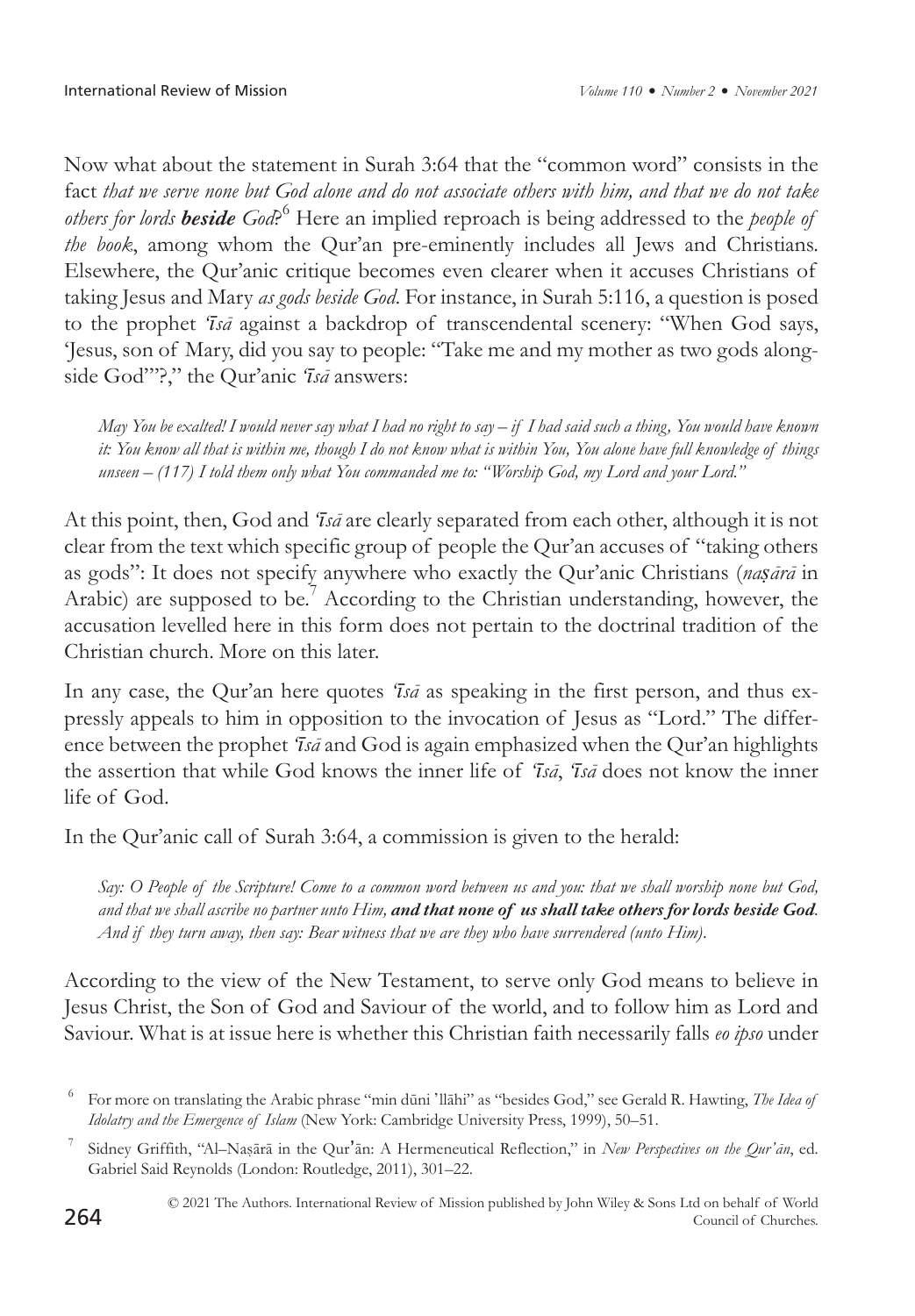the Quranic verdict of ascribing partners (*shirk* in Arabic) in the sense of denying the oneness of God (*tawḥīd* in Arabic).

Some passages suggest that this may well be the case, such as Surah 3:79–80, which can be read as a rejection of any kind of proximity between prophets and God:

*No person to whom God has given the Scripture, wisdom, and prophethood would ever say to people, 'Be my servants, not God's.' [He would say], 'You should be devoted to God because you have taught the Scripture and studied it closely.' He would never command you to take angels and prophets as lords. How could he command you to be disbelievers after you had devoted yourselves to God?*

From a Christian perspective, the criticism levelled at the demand "be my servants, not God's" does not pertain to Christian Christology, since faith in Jesus Christ is not about confessing him as Lord and Saviour in place of God, but about recognizing in him God's action for the benefit of people and the world. From a medial point of view, this is not about the topic of *Scripture/Book* (as the Qur'anic statements claim in Surah 3:79), but about the topic of the incarnation of the divine Word in Jesus Christ. It is about the fact that God is *in* Jesus Christ as the crucified and risen Lord, as it says in 2 Corinthians: "God was in Christ (θεὸς ἦν ἐν χριστ*ῷ* in Greek) reconciling the world to Himself" (2 Cor. 5:19 NKJV).

There are a number of other Qur'anic references to the accusation of taking others for lords *besides* God. Our framework will allow us to consider only one additional reference. Surah 9:30–31 frames the accusation in stronger, more polemical language:

*The Jews said, 'Ezra is the son of God,' and the Christians said, 'The Messiah is the son of God': they said this with their own mouths, repeating what earlier disbelievers had said. May God confound them! . . . They take their rabbis and their monks as lords [besides God* (the original Arabic reads: min dūni 'llāhi)*], as well as Christ, the son of Mary. But they were commanded to serve only one God: there is no god but Him; He is far above whatever they set up as His partners*!

This passage clearly enunciates the accusation of ascribing partners, defining the "taking as lords" as "taking something *besides God* as lord." Yet precisely this set of alternatives, which arises from the Qur'anic understanding of the oneness and uniqueness of God (*tawḥīd* in Arabic), is incompatible with the New Testament conception of God. For the New Testament is all about God revealing himself in the life, in the death, and in the resurrection of Jesus Christ, in his incarnation.<sup>8</sup>

For this reason, there is no "common word" between Muslims and Christians, as Surah 3:64 suggests, since the respective conception of God – irrespective of the singular – is

<sup>8</sup> Reinhard Feldmeier and Hermann Spieckermann, *Menschwerdung* (Tübingen: Mohr Siebeck, 2018).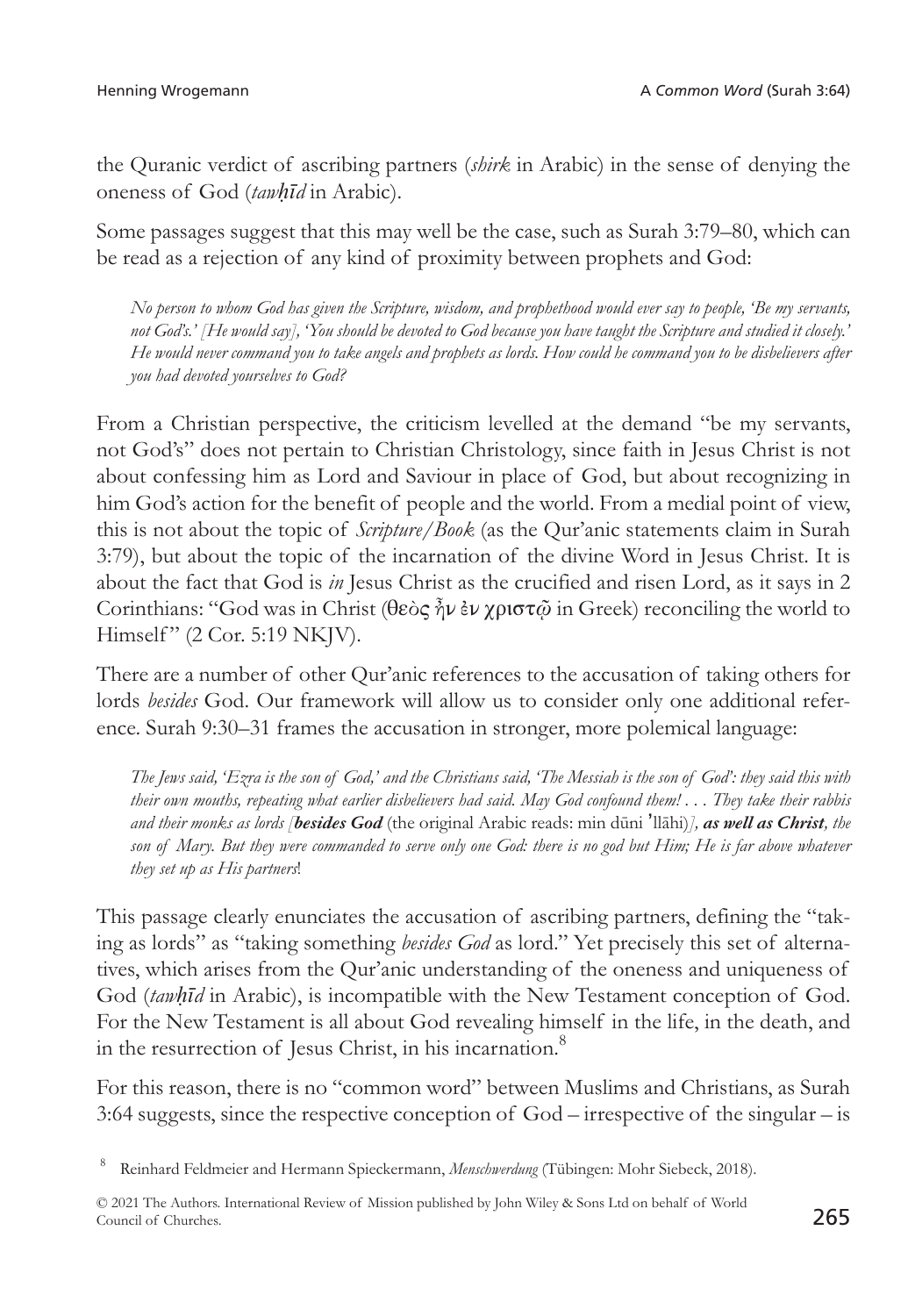fundamentally different. The profound difference, however, is not apparent at first sight, and this explains the popularity of Surah 3:64 in the context of interreligious communication. The rather vague and yet comforting feeling of (ostensible) unity comes at the expense of theological ambiguity. This becomes clear when Surah 3:64 is understood against the backdrop of texts like Surahs 3:80 and 9:31, since they demonstrate that the accusation of ascribing partners is described in the Qur'an in many ways.

When engaging in interreligious dialogue, one would therefore have to clarify in more precise terms how the above-mentioned accusations are to be understood. From a Christian point of view, God *himself* reveals himself *in* the Christ event in an ultimately definitive manner. It is illegitimate to invoke the New Testament as a mere model of Christology, which is the main objective of many models of religious pluralism. On the contrary, the Christ event is all about an event of vicarious substitution taking place in the life, death, and resurrection of the crucified one. Therefore, those who believe that a Christian Christology can be assimilated into an Islamic prophetology must ask themselves whether they are not perhaps missing the point of the New Testament witness.

# **Vicarious Substitution as a Sacrificial Life: The Love of the Son of God**

In his book *Ecce homo*, Bernd Janowski points out that the vicarious substitution of Jesus Christ can be particularly well described by the concept of a sacrificial life (*Lebenshingabe* in the German original). As Janowski puts it,

The concept of a "sacrificial life" has the advantage of being defined as broadly as possible, since it encompasses not only aspects of "sacrifice," "expiation," and "death," but also, depending on the context, aspects of "love," "friendship," and "devotion." It thus has an *active* ("sacrificing oneself ") and a *passive* dimension ("being sacrificed"). Accordingly, the phrase "sacrificing one's life for others" does not refer a priori and exclusively to the *substitutionary death of Jesus* but can also mean *unconditional solidarity with people*. The term "sacrificial life" signifies the total existence of Jesus, i.e. the *life* that Jesus lived in loving devotion to others, *and* the *death* that was the consequence and not the ultimate purpose of this life.<sup>9</sup>

According to Janowski, this important correlation can be illustrated, for example, in the case of the Good Shepherd discourse of Jesus in John 10:11-18, since what Jesus does *for* the people takes centre stage. Janowski argues that the Good Shepherd gives his life *for* (ὑπέρ) the sheep (verse 11) and lays down his life for his sheep (verse 15). Jesus emerges as "the only true shepherd" and his flock as "a community patiently waiting for

<sup>9</sup> Bernd Janowski, *Ecce homo: Stellvertretung und Lebenshingabe als Themen Biblischer Theologie*, 2nd ed. (Neukirchen– Vluyn: Neukirchener Verlag, 2009), 68.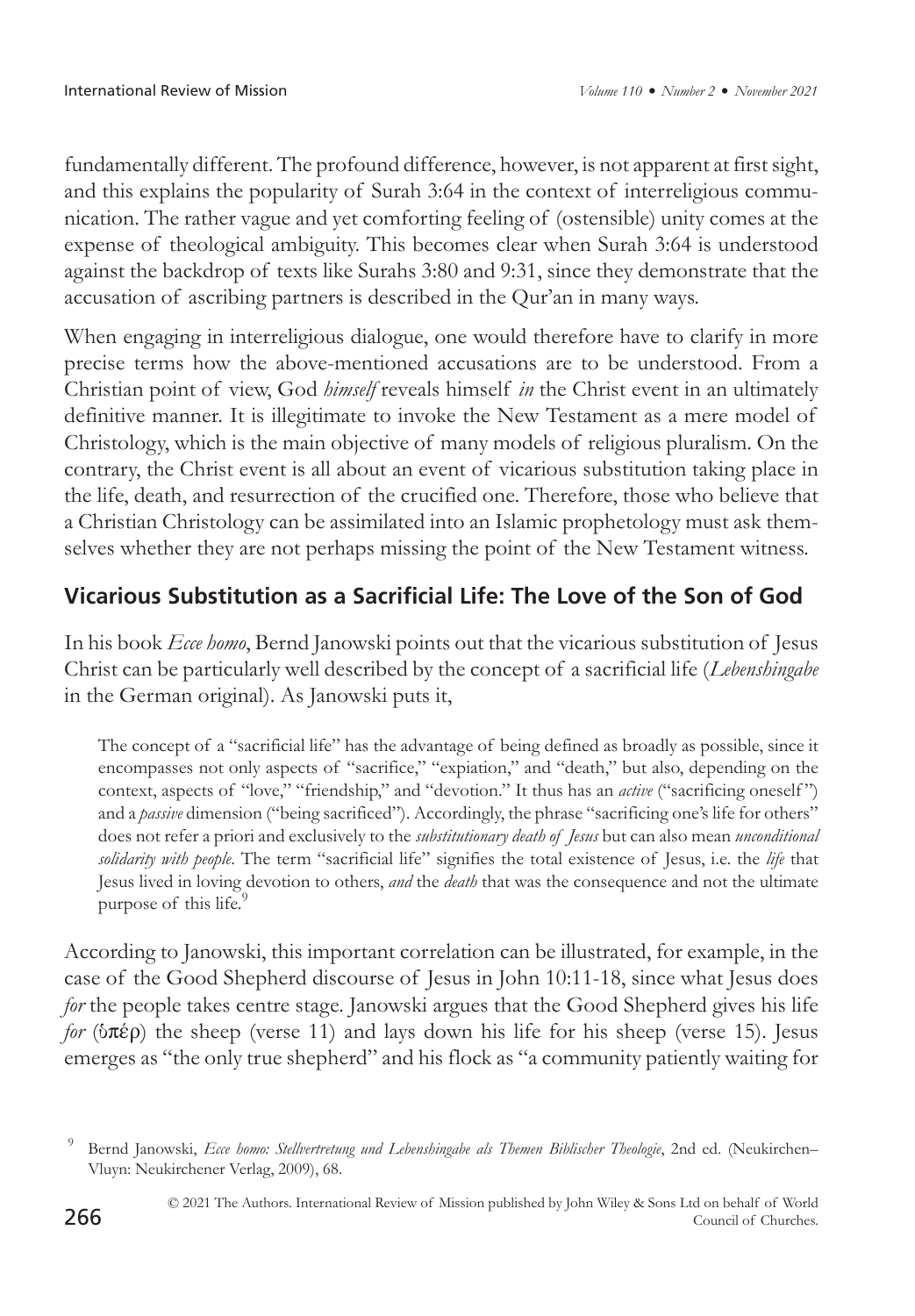their rightful Shepherd."10 "Since in the entire tradition of the visual frame, the owner of the flock has always been God, the hearers have no choice but to understand the discourse of Jesus as the Shepherd as the transfer of a divine attribute from the OT to his own person." $^{11}$ 

The sacrificial life of the Good Shepherd Jesus can now be understood as the proexistence of the shepherd who risks his life for the sake of the flock. God *himself* is seen as being at work in him (Jesus). The vicarious sacrificial life of Jesus Christ as that of the Lord, his devoted love, is answered by the love of the Father. Thus, the motifs of a sacrificial life of loving devotion, vicarious substitution, and the Son of God as Lord form a unified whole in which the motif of the love of the Father for the Son and of the Son for the Father finds expression.<sup>12</sup>

Believers discern God's presence in Jesus Christ as the Good Shepherd who acts for them. Jesus Christ is the Lord, the Kyrios, as Thomas vocalizes before the risen crucified One: ὁ κύριός μου και θεός μου – *My Lord and my God!* (John 20:28). In other writings of the New Testament, too, the motif of the sacrificial life of Jesus Christ is of central importance. Examples include Romans 8:32, Galatians 1:3-4, Titus 2:13-14, and Mark 10:45.<sup>13</sup> In the Christ event, God's very essence can be discerned, but at the same time, the sinful world can be seen for what it is, namely a world in need of salvation; and in this event, the triune God renders salvation accessible to human beings, if they acknowledge it in faith in Jesus Christ as Lord and Saviour.

# **Different Conceptions of God: Dialogical Concessions?**

Given the differences between the conceptions of God in the Qur'an and the biblical– New Testament witness, is it necessary to make certain concessions in order to draw "closer" to each other in interreligious dialogue – or not?<sup>14</sup> Would it not be better simply to agree that both sides should *avoid* talking about this question in order to avoid unnecessary friction? Should references to Surah 3:64 be abandoned? How should this verse be understood?

 $10$  Ibid., 72–73. See also Ezekiel 34:11-16 in particular.

<sup>11</sup> Zimmermann, *Jesus*, 22, quoted in Janowski, *Ecce homo*, 73–74.

<sup>12</sup> Christof Gestrich, *Die Wiederkehr des Glanzes in der Welt: Die christliche Lehre von der Sünde und ihrer Vergebung in gegenwärtiger Verantwortung*, 2nd ed. (Tübingen: J.C.B. Mohr, 1996).

<sup>13</sup> See also Ephesians 5:2, 25; 1 Timothy 2:6; Galatians 2:20. Janowski, *Ecce Homo*, 71.

<sup>14</sup> Henning Wrogemann, *Religionswissenschaft und Interkulturelle Theologie* (Leipzig: Evangelische Verlagsanstalt, 2020), 545–610.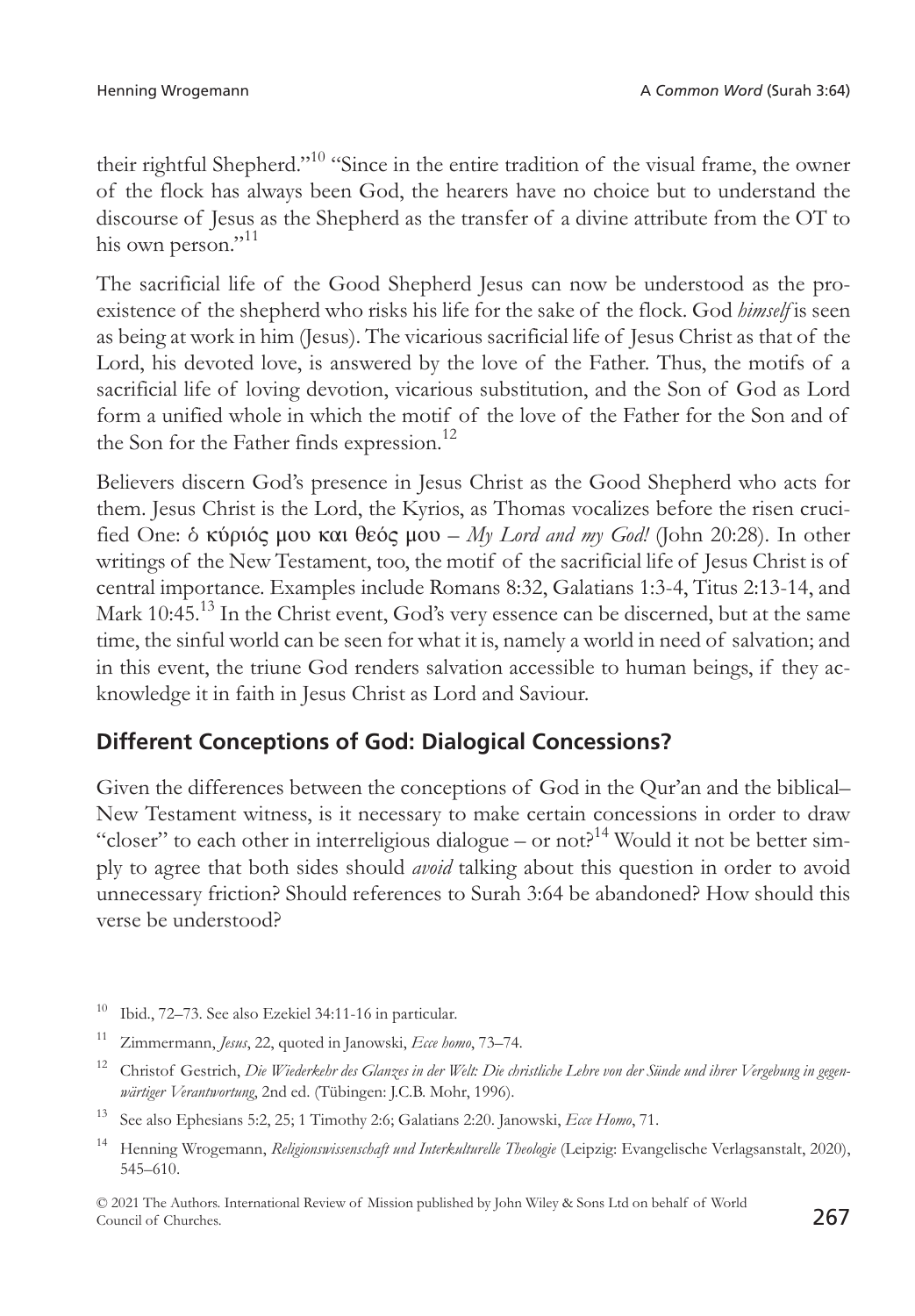Possibilities for discussion arise, for example, when Muslim authors apply the verse to socio-political contexts. The accusation of ascribing partners (*shirk* in Arabic) is thus gradually understood less in terms of doctrine (which, however, remains unalterable). For example, the South African Sunni scholar Farid Esack (b. 1957) interprets the oneness of God (*tawḥīd* in Arabic) as the basis for oneness between human beings in the sense of an Islamic liberation theology. The oneness of God prohibits some from becoming masters at the expense of others. Those who submit as followers and henchmen to these oppressive "lords" therefore engage in the unjust ascribing of partners (*shirk* in Arabic).<sup>15</sup> The ascribing of partners is understood here in a political sense by way of theological inference, namely as "*not* orienting oneself toward the oneness of God" at the expense of others. Esack, the South African, criticized the apartheid system first and foremost as ascribing partners. His criticism is, however, also directed in a more general sense toward any form of oppression of people by people in the name of a higher idea such as a political, religious, sexist, or racist ideology.

# **A Polyphonic Understanding: The Levels of Doctrine, Praxis, Symbolism, and Apologetics**

The example above has shown that when people want to appeal to Surah 3:64 as the basis for interreligious communication, a polyphonic understanding may be helpful.<sup>16</sup> In other words, a text like this verse may be understood on different levels.

On the theological level, it would be imperative to precisely define the concept of *taking others for lords besides God*. Muslims understand the ascribing of partners (*shirk* in Arabic) as an action that contradicts the uniqueness of God (*tawḥīd* in Arabic) and is therefore to be rejected and, if necessary, actively opposed. The topic of "the *only* God" thus has manifold and far-reaching consequences.

On the political level, we need to inquire into the operative interpretation of politics. While actors such as Esack believe that ideologies like apartheid violate the principle of *tawḥīd*, many Salafist actors associate the *tawḥīd* doctrine with the democratic system because they see Islam and democracy as incompatible. For this reason, they accuse democratically minded Muslims of ascribing partners and declare them to be infidels (*takfir* in Arabic).<sup>17</sup> The violent outbursts accompanying militant Salafism may be observed in many countries.

<sup>&</sup>lt;sup>15</sup> Farid Esack, *Qur'an, Liberation & Pluralism* (Oxford: Oneworld, 2002).

<sup>16</sup> Gerd Theissen, *Polyphones Verstehen*, 2nd ed. (Berlin: LIT-Verlag, 2015).

<sup>17</sup> See Joas Wagemakers, "The *Kāfir* Religion of the West: *Takfīr* of Democracy and Democrats by Radical Islamists," in *Accusations of Unbelief in Islam: A Diachronic Perspective on Takfīr*, ed. C. Adang et al. (Leiden: Brill, 2016), 327–53. Islamists frequently refer to verses like Surah 18:26, Surah 12:40, and Surah 9:31.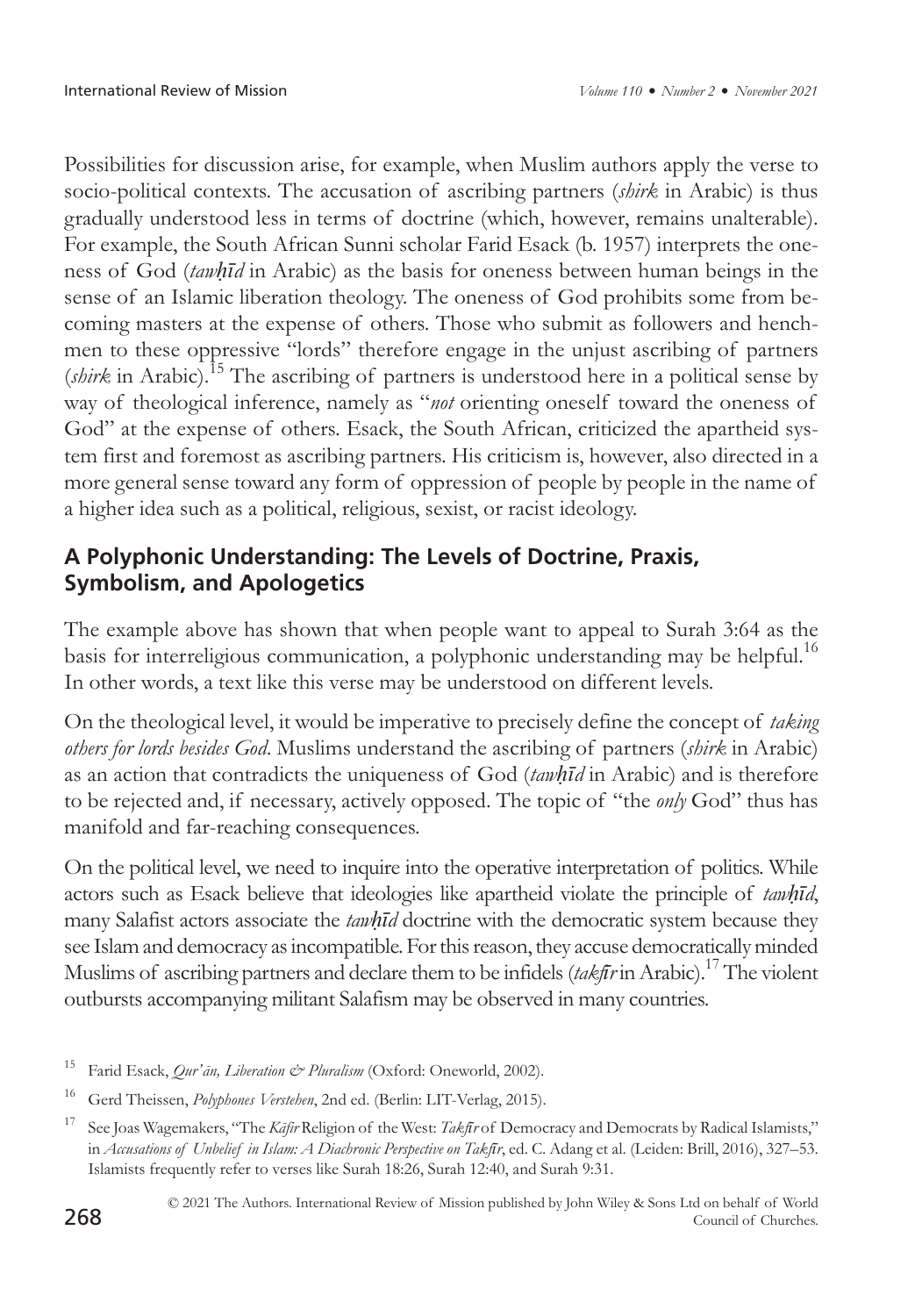With regard to the symbolic level, we ought to ask how the medial implementation of the veneration of God / the divine is understood. This issue, too, is strongly contested among Muslims. For example, in 2012, Salafists took stringent and indeed violent action against local popular Islam in Timbuktu, and they destroyed the world-famous Sufi shrines found there. The Salafist Jihādists pointedly accused the local Muslim population of disregarding the uniqueness of God (*tawḥīd*) by ascribing partners to him (*shirk*) in *taking others for lords besides God* (in this case, Sufi saints). This example (to which several more might be added) shows that theologoumena such as a certain interpretation of the *tawḥīd* doctrine offer considerable potential for conflict.

On the level of religious apologetics, too, we need to consider the significance of Surah 3:64 when, for example, media preachers known worldwide, such as the Indian Muslim Zakir Naik, understand this verse as the central basis of their call to Islam (*da'wah* in Arabic) in their quest to convert people of other religions (such as Hindus and Christians) to Islam.18 In *da'wah* discourses around the world, the following themes play out many times a day: (1) All religions (Hinduism, Buddhism, Christianity, Judaism, etc.) actually teach (or taught) *tawḥīd*, (2) but they have deviated from the truth, and their scriptures have become corrupted (*taḥrīf* in Arabic). (3) Therefore, they need to be called back to the only true religion, Islam, which requires (4) that they recognize their errors and renounce their false doctrines and practices. Key throughout is the accusation of taking others for lords *besides God*, as well as regular appeals to Surah 3:64 as a central Qur'anic prooftext.

The reference to Surah 3:64 thus evokes a variety of responses among Muslims, depending on their orientation. So how should we approach a text like this? Might a polyphonic understanding be helpful?

# **A Polyphonic Understanding Using the Example of Surah 3:64**

Attaining a polyphonic understanding does not mean to achieve harmony by allowing everyone to interpret a text as they please. This is not about truth in the plural sense, but rather about commitment (on both sides) to the ultimate validity claim arising from what people perceive as the revelation of God's actions. Hence, polyphonic understanding means that, with regard to a text or a theological motif, Christians and Muslims disagree about faith and doctrine on an ongoing basis, and, as a result, they also reject the opposing position on an ongoing basis. This is not a matter of compromise.

It is impossible to simultaneously confess God's relational essence as that of the triune God and deny it by affirming God's uniqueness in the sense of the Qur'anic *tawḥīd*. In

<sup>18</sup> Matthew J. Kuiper, *Da'wa and Other Religions* (New York: Routledge, 2018), 221.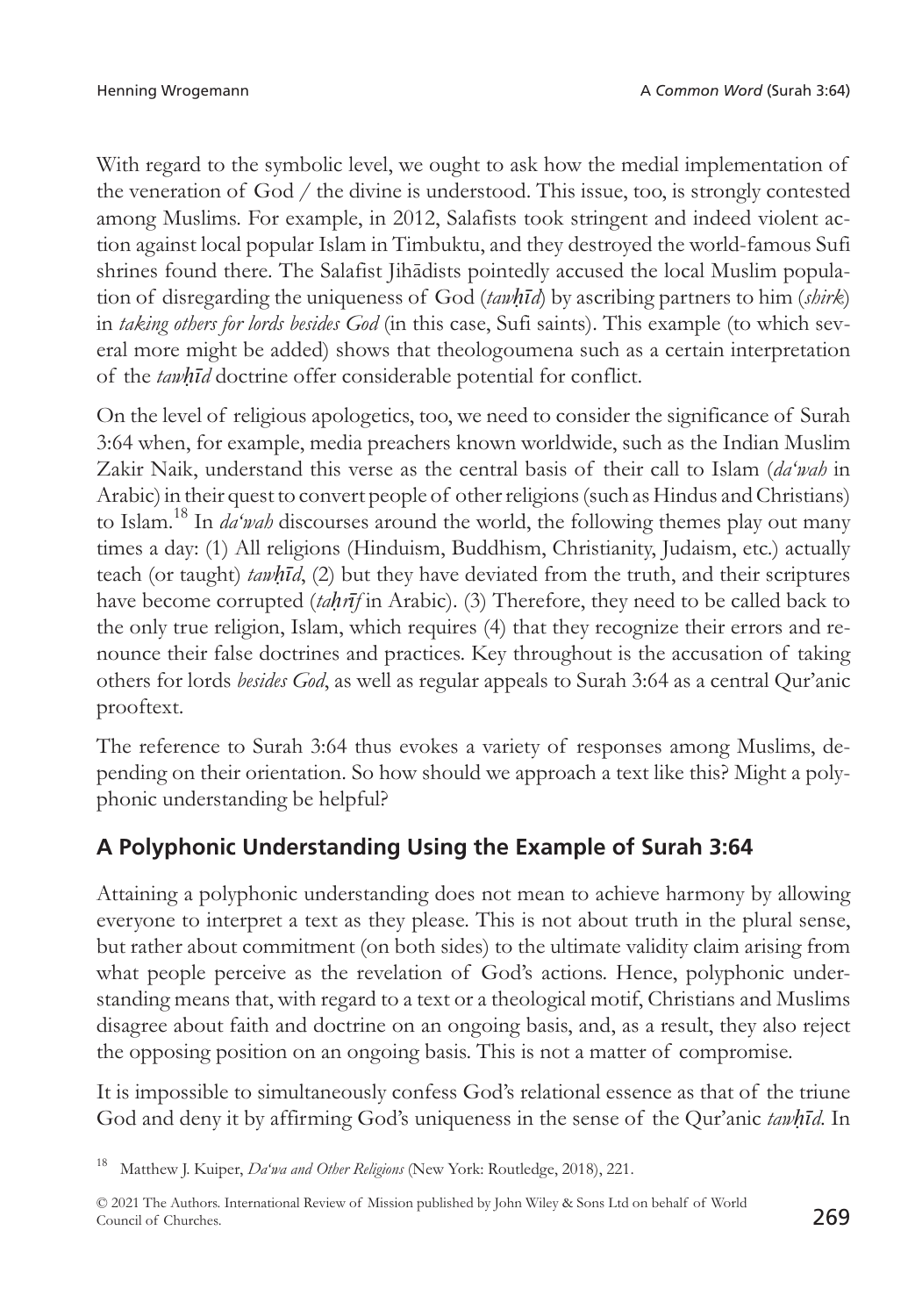terms of dialogue theory, this calls for dealing with differences honestly, instead of sidestepping points of dissent. It also calls for an intellectual probing into the magnitude of the differences, and it means discerning the mainstream religious view of the other side (in this instance, that of the Qur'an and the Muslims who invoke it).<sup>19</sup> The aim is to formulate a realistic assessment of interreligious relations.

Polyphonic understanding means locating a text (such as Surah 3:64, in this case) on several levels, since relationships between people always "take place" on several levels at the same time.<sup>20</sup> If Christians cannot accept the text of Surah 3:64 in the horizon of its Qur'anic reference texts as a basis on the doctrinal level, they may well accept it on the level of its ethical implications, at least to the extent that Christians also denounce the act of taking human beings for lords at the expense of other human beings. The consensus would consist in the principle of not taking any people for lords in an ethicalpolitical sense. At the same time, one would need to bear in mind that from a Christian point of view, this verse may not be leveraged against the Christian faith and the New Testament witness, while Muslims may well believe this to be its intended sense and, presumably, many Muslims will continue to believe this to be true.

Now if this is so, then the issue is not only the disagreement as such, but also the way in which people (in this instance, Muslim actors especially) articulate this disagreement, as well as the consequences they draw from it. Radical Salafists (both militant and nonmilitant), for example, interpret this verse and other Qur'anic verses as an instruction to distance themselves from Christians as infidels (*kāfīrūn* in Arabic) and polytheists (*mushrikūn* in Arabic) and not to "take them as friends."21 In extreme cases, they may demand that Muslims demonstrate their displeasure and disapproval of religious "others" by way of gestures – for example, by insisting that Christians greet Muslims first (never the other way round) in order to express the inferior status of Christians.<sup>22</sup>

Esack's example shows that Surah 3:64 may constitute an ongoing point of dissent with regard to doctrine, while with regard to ethical implications it may certainly represent an important basis for joint action against discrimination and violence, bearing in mind, of course, that the Christian motivation behind such action arises for the most part from other theological motifs.

<sup>19</sup> Francis Abdelmassieh, *Egyptian-Islamic Views on the Comparison of Religions* (Münster: LIT-Verlag, 2020).

<sup>20</sup> Henning Wrogemann, *A Theology of Interreligious Relations* (Downers Grove: IVP, 2019), 211–302.

<sup>&</sup>lt;sup>21</sup> Joas Wagemakers, "Framing the 'threat to Islam': al-wala' wa al-bara' in Salafi discourse," in *Arab Studies Quarterly* 30 (2008): 1–21.

<sup>22</sup> Joas Wagemakers, "Salafistische Strömungen und ihre Sicht auf al-wala' wa al-bara' (Loyalität und Lossagung)," in *Salafismus*, ed. Behnam T. Said and Hazim Fouad (Freiburg: Herder, 2014), 70–72.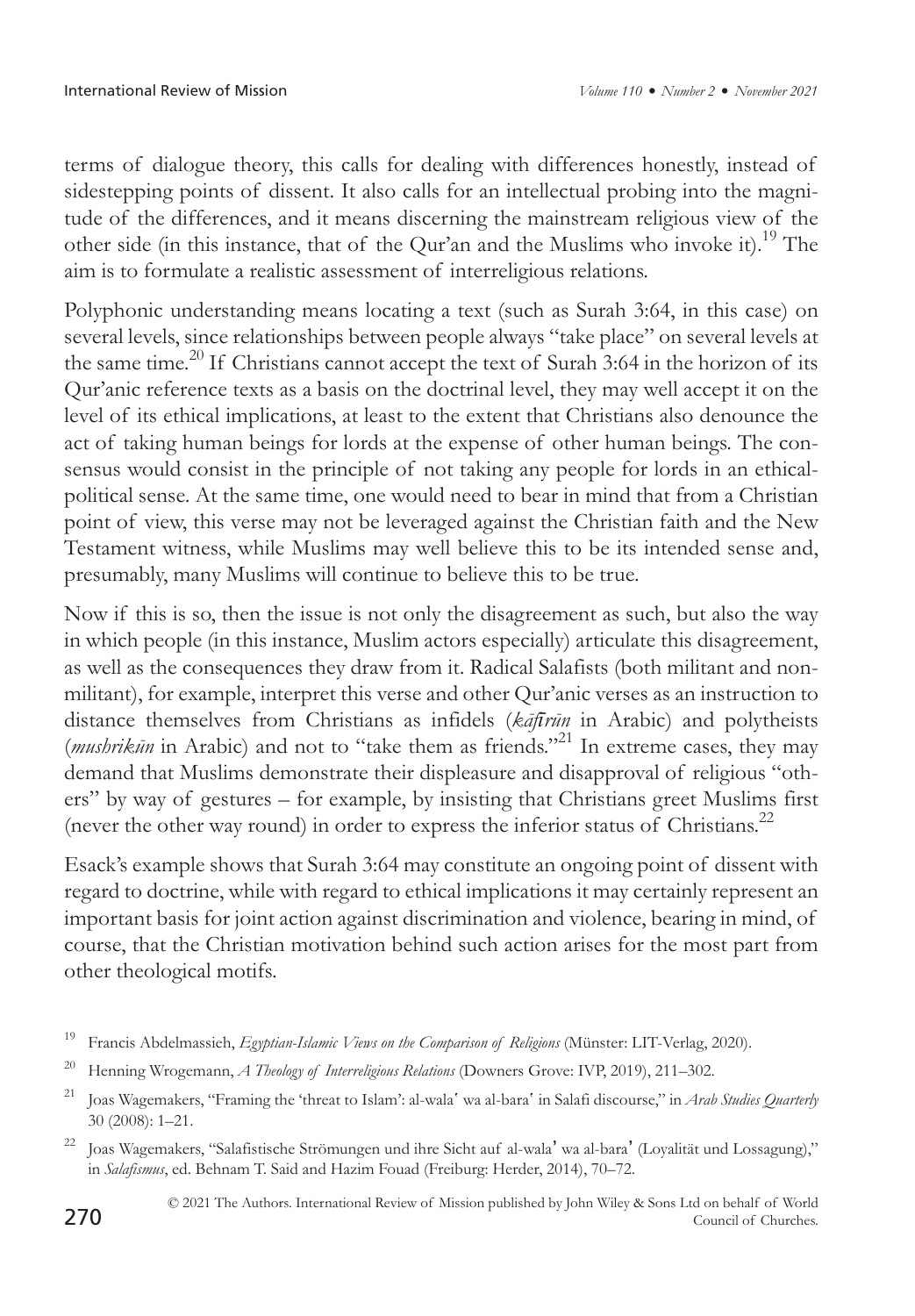One such motif is the Christian doctrine of the justification of the sinner by faith alone. Gerd Theissen aptly formulates:

The message of justification aims at the unity of humankind. As it is, there is no distinction between people, for as sinners they are all equal before God. And there will be no distinction in future either, because God wants to save by faith [in Jesus Christ, HW] alone. This social function of the doctrine of justification is most clearly seen in the epistle to the Ephesians. The justification of human beings tears down the dividing wall that created hostility between Jew and Gentile.<sup>23</sup>

Interpreting texts by way of an approach of polyphonic understanding can help us to read them in consideration of different levels, thereby expressing, in view of interreligious relations, the simultaneity of aspects first of rejection, second of tolerance, third of appreciation, and fourth of mutual witness. What could this mean in the case of the text at issue here?

*Rejection.* With regard to Surah 3:64, as shown above, this means that Christians reject the claim Muslims read out of this text: that by believing in Jesus Christ as the Son of God, Christians take something besides God as their Lord. Christians reject this claim because according to the testimony of the New Testament, God reveals himself in the Christ event by virtue of it being the incarnation of God. In accordance with their Christological–trinitarian conception of God, Christians may of course agree with the abstract statement that one should not take anything besides God as Lord. However, in point of fact, such an abstract statement is *not* found in the Qur'anic message and its manifold polemics against what it considers to be "Christians." Therefore, Christians cannot agree with this text or with any of the other polemical statements.

*Tolerance.* Christians might tolerate a Muslim invocation of Surah 3:64 to the extent that Muslims do not derive from it any conduct that is disparaging of Christians. However, when Muslims who consider Christians and other non-Muslims to be unbelievers appeal to Qur'anic texts in order to justify their maltreatment of them, as compared to their fellow Muslims, then that is where tolerance ends. When Christians treat adherents of other faiths disrespectfully, then the same would need, of course, to apply also to them.

*Appreciation.* At the same time, Christians can acknowledge the ideological-critical interpretation of Surah 3:64 by Muslims (such as Farid Esack) and appreciate it as an

<sup>23</sup> Theissen, *Polyphones Verstehen*, 75.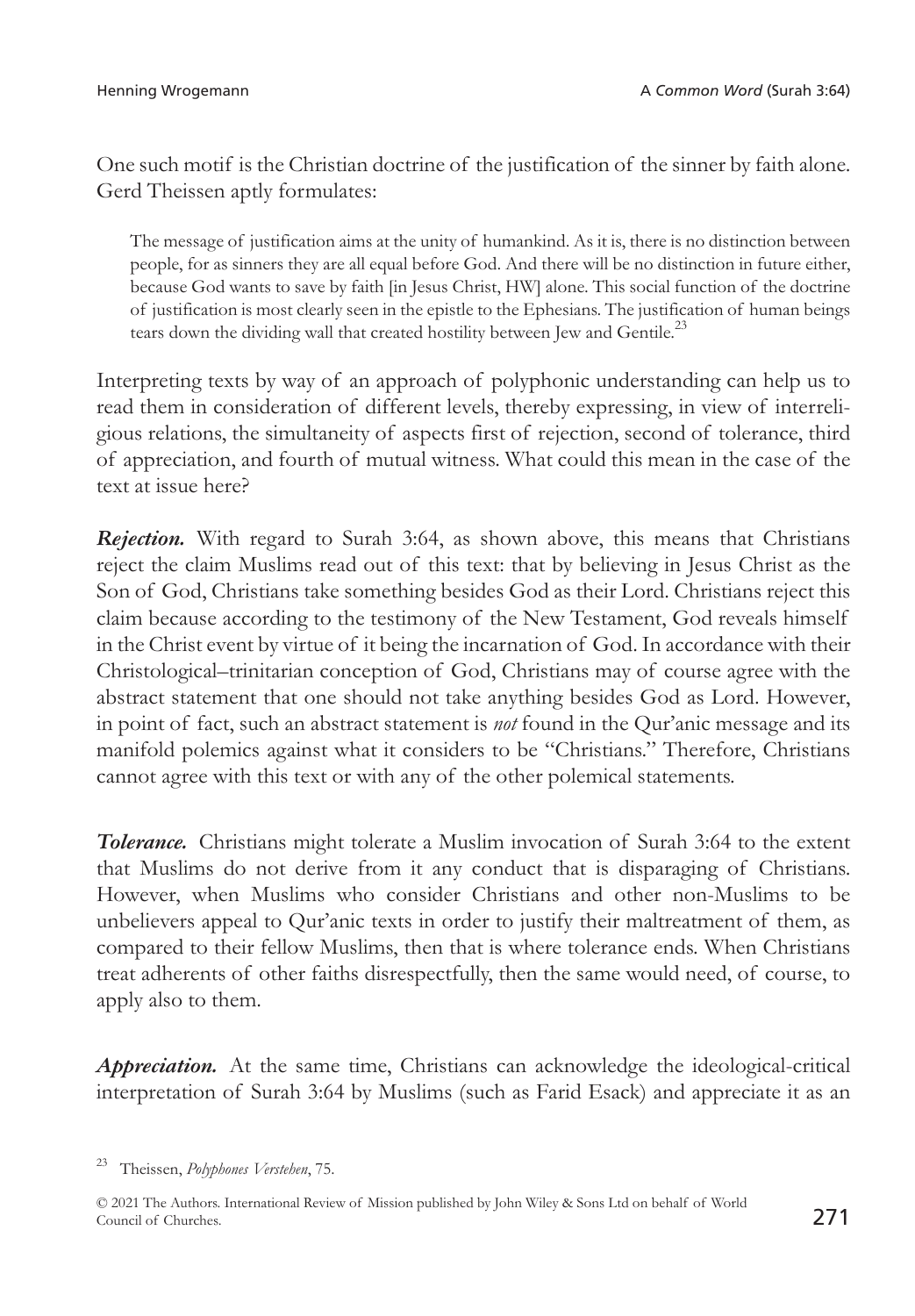Islamic basis for the common commitment against racism, sexism, ethnocentrism, etc. Here Christians would be acknowledging not the text as such, but rather a particular Islamic interpretation of it.

**Testimony.** At the same time, however, Christians are called to testify to Muslims about their own theological basis for such a commitment: in this case, the justification of sinners by faith in Jesus Christ alone (*sola gratia* in Latin) as the Lord and Saviour of humankind.

*Tolerance.* This Christian testimony in turn demands of Muslims the willingness to tolerate the Christian testimony in its otherness (and for Muslims certainly also in its offensiveness) and to show respect to Christians in the process. Tolerance here means that Muslims accept the other even though they cannot agree with the Christian theological view, since according to the Qur'an, no being can obtain something for another being before God. This means that Muslims reject justification by grace on the basis of the vicarious substitution of Christ and insist on adherence to right guidance (*hudā* in Arabic) instead.24

#### **A Theology of Interreligious Relations and a Polyphonic Understanding**

As the example of Surah 3:64 shows, a polyphonic understanding means that Christians may (1) theologically reject this text, but at the same time (2) appreciate it for its ethical implications and, in view of points of ethical overlap, use it as a basis for cooperation, while (3) viewing it as an opportunity for a Christian testimony of faith. In interreligious relations, this facilitates a simultaneous consideration of the aspects of rejection, tolerance, recognition, and mutual witness. For the approach of a theology of interreligious relations in the sense of a polyphonic understanding, it is fundamental that one's own faith witness is neither suppressed nor distorted beyond recognition by the obscuration of theological-doctrinal points of difference.<sup>25</sup> There needs to be room for theological differences and thus also for the possibility of rejection if participants in the relations are to take seriously their own fundamentals of faith. Christian church bodies, congregations, and employees are therefore called upon at all levels to reflect anew on the New

<sup>24</sup> F. M. Denny, "The Problem of Salvation in the Qur'an: Key Terms and Concepts", in *In Quest of an Islamic Humanism: Arabic and Islamic Studies in Memory of Mohamed al-Nowaihi*, ed. A. H. Green (Cairo: American University in Cairo Press, 1984), 196–210.

<sup>25</sup> Wrogemann, *A Theology of Interreligious Relations*.